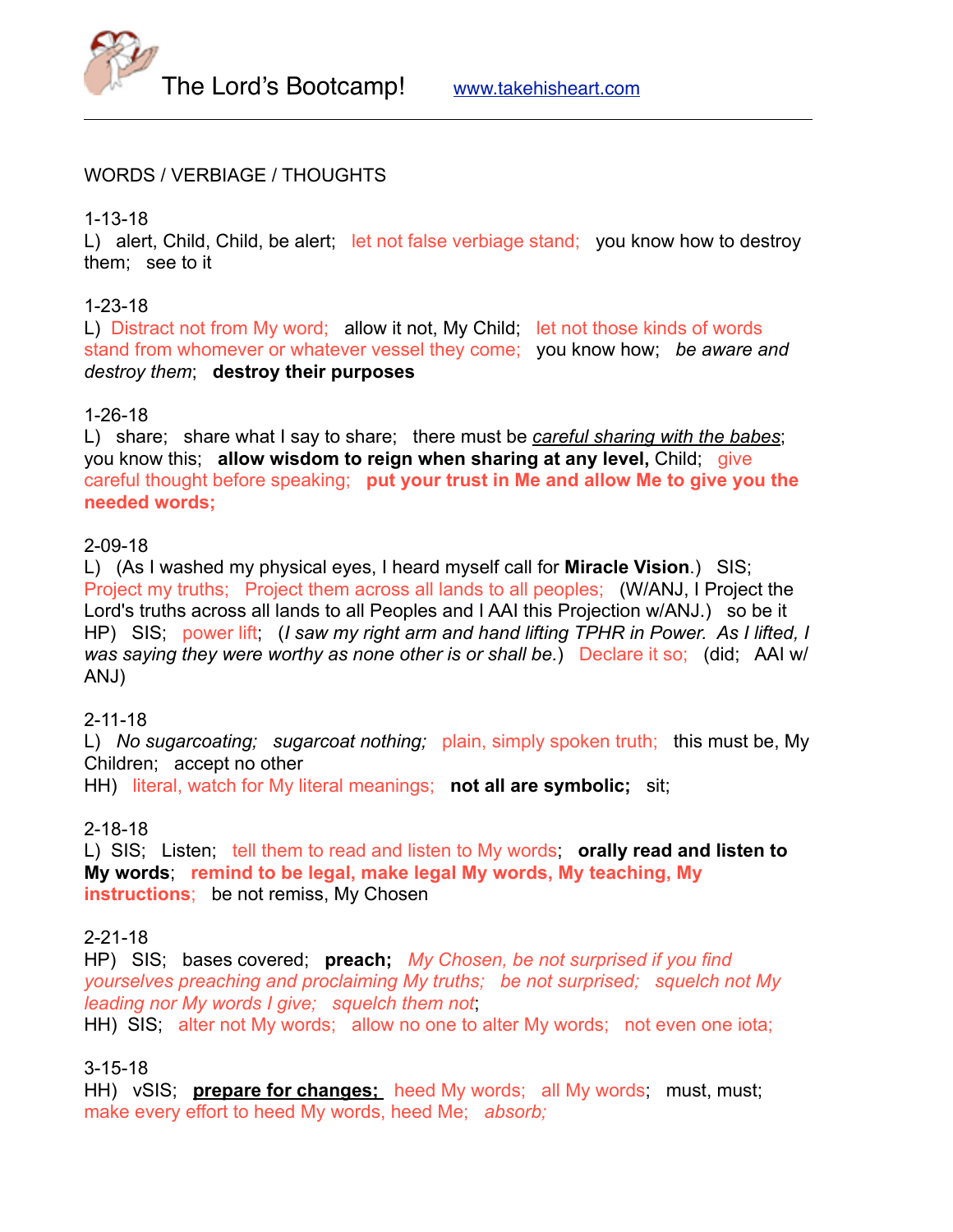### 3-16-18

L) Paramount; yes, every word I give you is Paramount; **none are idle;** receive the purpose of each I give, My Children; Clarify; **allow them to Clarify for your souls**;

# 2-11-18

HP) SIS; hallowed, hallowed is My Name; Cherish My Name

## 3-17-18

HH) hunger after only My words; tell them, Child; *devour only My words;* **they are life unto your beings;** *man's words are only words;* **words that distract and take of your increases; understand; feed not on man's words;**

### 3-18-18**;**

HP) SIS; *Consider all I have spoken;* take My words into your being;

## 3-31-18

HP) SIS; adhere, adhere, adhere; adhere to My words; every word; **taint not My words**, My Children; *pay attention and taint them not;* **disallow any tainted words; let them not stand; immediately disallow them**

## 5-30-18

HH) vSIS; encroach not; enter into only what I say; this must be, no assuming; examine closely for yourself, Child; take not the word of another without closely examining it yourself; only My word can be taken without first having complete understanding; you know this is true; *be ever so careful for there are those who think or assume I have spoken when I have not;* **remember, the mimicker also speaks truth, but not the whole truth; examine, My Child, examine all; dire, dire;**

## 6-04-18

L) SIS; Proclaim; Proclaim My will, My Chosen; word for word, Proclaim as I say; allow My utterances to come forth;

## 6-12-18

HP) *engage as I say; assume not; I shall guide;* I shall give you the words you need; assume nothing, My Chosen; *see and listen; listen and see; grasp and then obey; assume not; crucial, crucial; time is crucial; hinder not with assumptions; I am your source; understand*

## 6-25-18

L) Condone; Condone not; Condone not idle words, actions, thoughts, My Children; ill purposes, ill purposes; think on this, My children; prevent them; make yourselves be aware

#### 6-28-18

**30 min:** speak nothing, do nothing unless I tell you; *you must have My words; understand, My words; listen and wait for My words;* go forth not blind; wait for Me; wait for Me to speak to lead to guide; absorb these My words; absorb them, My Children

## 7-03-18

L) SIS; This Day Monumental; for the record books; leave nothing undone; see to the details; overlook nothing; understand; nothing HP) SIS; *gather the info; all My information; keep exact records of My words and revelations; use them; stand on them;* go forth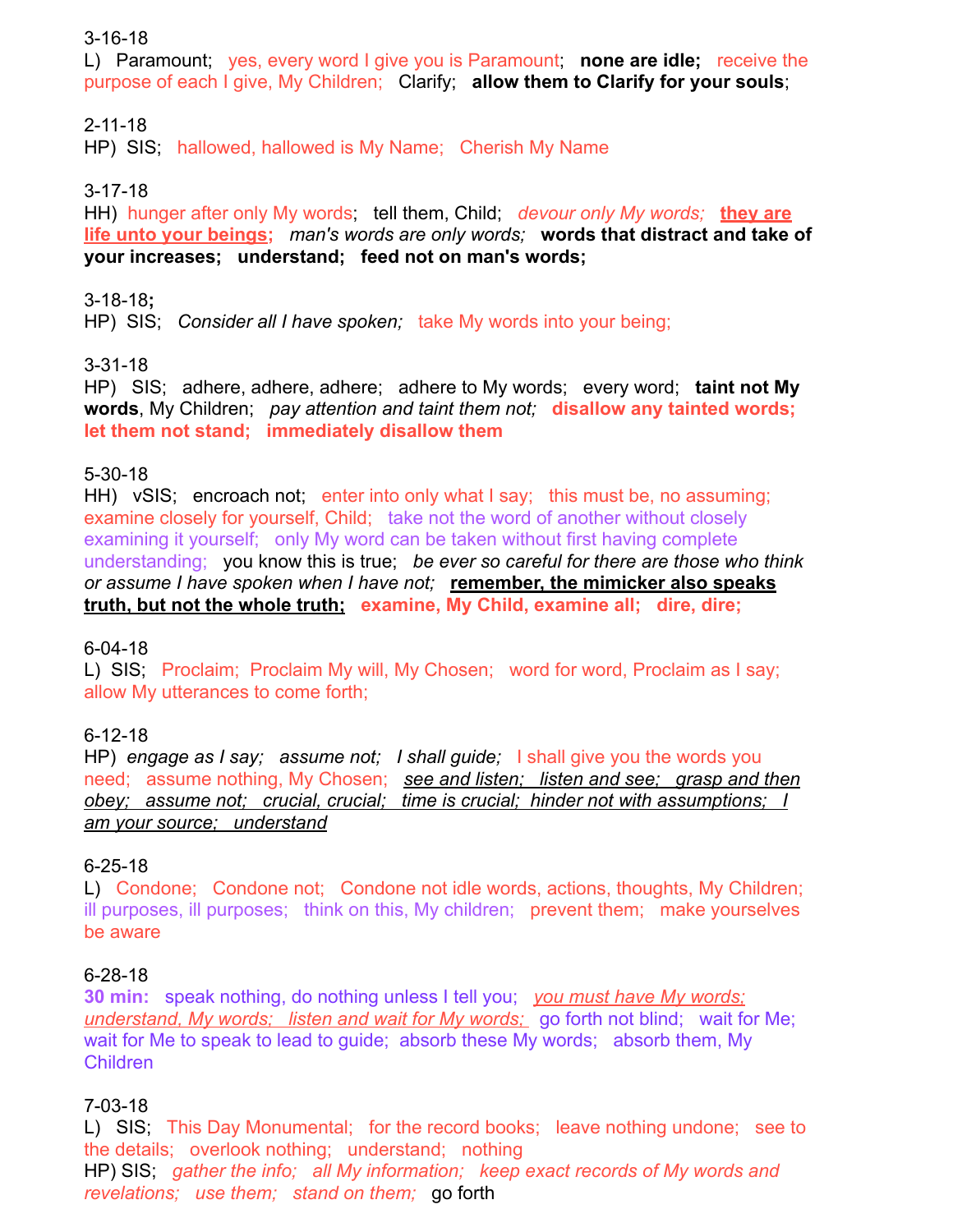## 7-22-18

HH) listen carefully, Child, when you read My words I give you; water, water, water; water seeds planted; water with the water of My words

# 8-11-18

HH) My Children, reject not even one word I have given you; not even one; *My words are not idle ones, each has great purpose;* they must not be left by the wayside; understand; **careful, careful, be diligently careful with My words**

# 8-13-18

L) SIS; stay in My light; yes, **the light of My word**; *it's there for you, grasp it*; take it in, into your beings, My Children, for they are life to you, to your bones, your blood, your souls, spirits, your whole beings; grasp and take in; must, must, must, must;

# 8-27-18

HP) SIS: **Negate nothing I have instructed or said, My Children;** your words, your words; be ever so careful with your words;

*30 minutes: ramping up; (w/A of YNJ I allow the ramping up exactly as Almighty God says and at the rate He desires. I AAI these statements of allowance w/A of YNJ.) so be it; great, great, great, greatness on all levels now to be attained; (He had me run my right hand over all these words of today. I knew I had them grasped in my hand. I placed my hand on mt face so I could absorb them, but then I found myself thinking, "I imprint these words on my mind.") they shall imprint as you read them orally, Child*

# 8-30-18

L) take utmost care with the revelations coming forth; I trust you to use discretion and wisdom in what should be told to whomever;

HP) distinguish My voice, My Chosen; careful, careful discernment; assume not: you must take care and not rush; be absolutely certain before taking any action; dire, dire, dire;

HH) new beginnings; initiate; initiate the revelations I reveal to you, My Child; follow My directions precisely, exactly; it must be; **take My words to heart, My Children;**  see beyond them, you must see well beyond them; *grasp My truths; all of them; every part, detail, and facet of My truths, My words;* procrastinate not; take in, truly take what I say to you; forget not to write down every word I give you; grasp the understanding; fail not in this; it is most crucial, most crucial; yes, My Children, you must persevere, push yourselves

# 8-31-18

HP) SIS; wonder not, My Child; accept all My words, My truths, My revelations; so be it; Hallelujah; yes, sealed with My Hallelujahs, Child; absolutely sealed 9-01-18

L) SIS; Congeal; let all My words to you Congeal, My Children; allow it, allow it, allow it; allow it all, every facet to make sense to you for it does;

HP) SIS: lift wealth for it is coming; (did TPRH – tended Praises) SIS: Consider My thoughts; pure in every detail; no malice; forgiveness with no strings; yes, My Chosen, Consider My thoughts; be ye likewise;

## 9-04-18

L) SIS; woe to those who twist My truth; My Children, My Children, My Children, twist not My truth knowingly nor unknowingly; pay attention to your words; vital, vital on many fronts; pay attention to your words